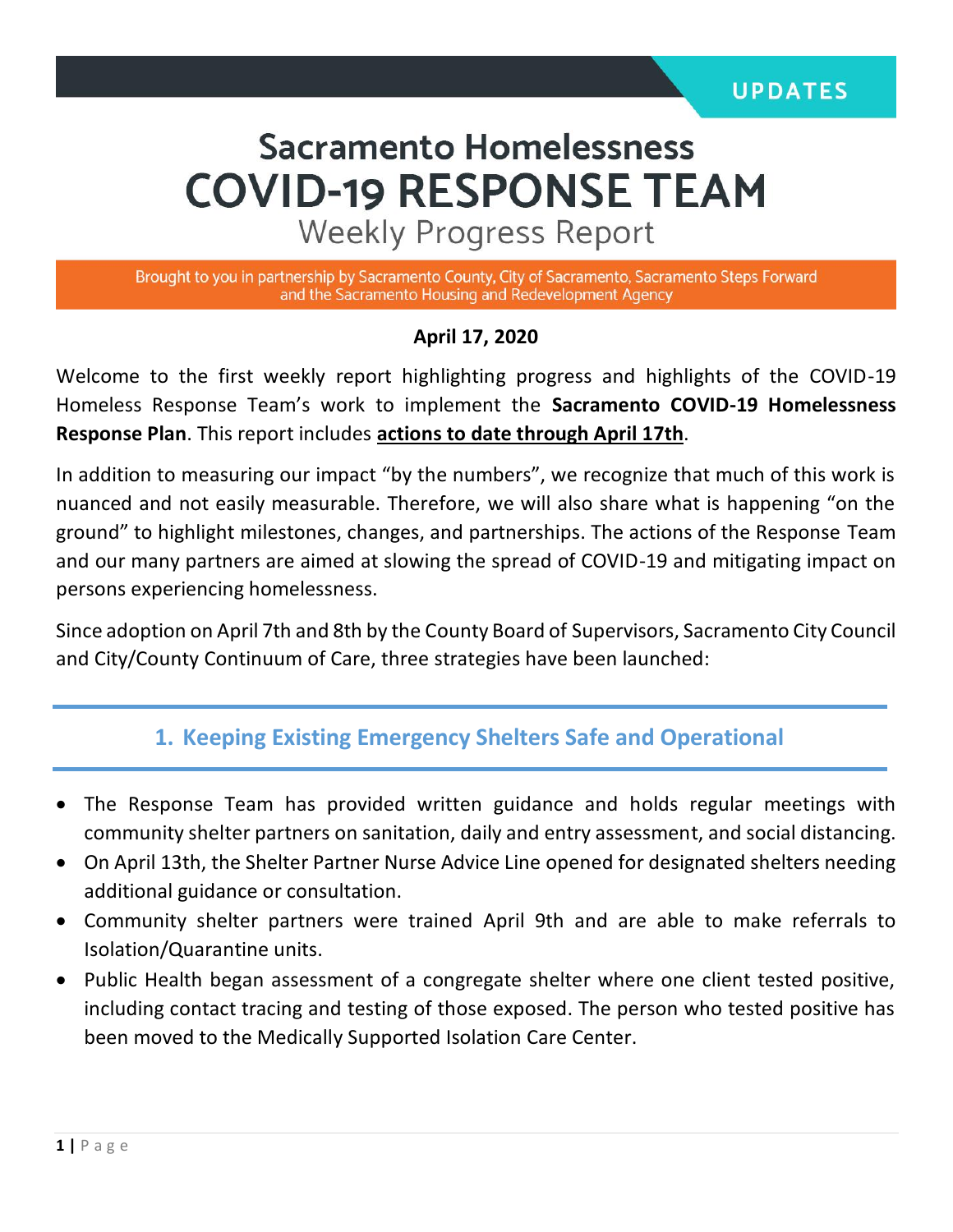## **2. Creating Isolation/Quarantine Units for Persons Experiencing Homelessness**

- The first Preventative Quarantine units at a 113 unit hotel opened April 8th, and the first guest was welcomed on April 11th.
- Sacramento is the first large city in the State to open trailers. The State Fire Marshal provided final clearance to open the 59 Medically Supported Isolation Care Center trailers at CalExpo on April 15th, and the first guest was welcomed that same day.
- Onsite medical support at isolation units includes a team of Registered Nurses, privately contracted with InSync Consulting Services. Telehealth support at quarantine units include a team of doctors from UC Davis who can provide phone and video consultation, when medically necessary.
- Designated referral partners who have been trained include hospitals, Federally Qualified Health Clinics (FQHCs), outreach teams, correctional health, emergency shelters, and law enforcement.
- Based on referral experience and feedback, eligibility was broadened on April 16th to include older persons with pre-existing health vulnerabilities, without symptoms, and the age limit for "elderly" was lowered from 65 to 55 years of age.
- Safe transportation was secured this week through a private medical transport company for both contagious and noncontagious populations.

#### *Referrals and Placements*

| <b>Households Placed in Preventative</b>        | 32 households |
|-------------------------------------------------|---------------|
| <b>Quarantine Units (motels)</b>                |               |
| <b>Households Placed in Medically Supported</b> | 3 households  |
| <b>Isolation Care Center (trailers)</b>         | (2 pending)   |
| <b>Total Assessment Surveys Completed</b>       | 73            |
| <b>Referrals Declined by Client</b>             | 4             |

*Note: On April 13th, eligibility opened to Priority Group 6, and on April 16th the age limit on the prioritization criteria changed from 65+ to 55+. The Response Team is following up with clients who may have previously been deemed ineligible, but now are eligible.*

For more information on the isolation/quarantine program, see the fact sheet and FAQ documents attached.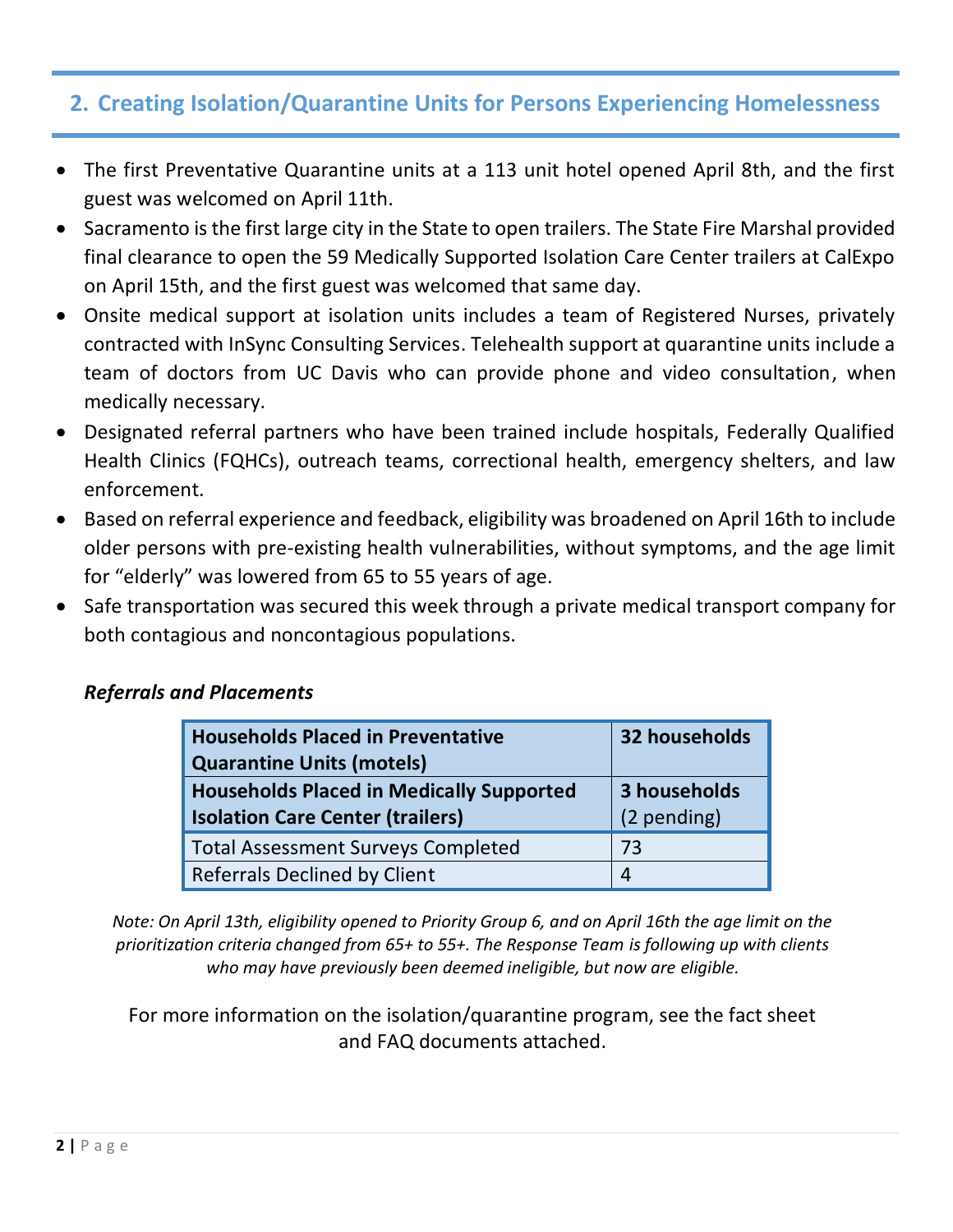## **3. Ensuring Safety and Health for Persons Living Outdoors**

- 37 designated outreach workers from the County, Sacramento Steps Forward, Sacramento Self-Help Housing and Sacramento Covered are monitoring and working with people living outdoors. 47 Encampments with < 20 people and 69 encampments with 20+ people have been identified.
- \$68,000 granted to 16 volunteer organizations with funding from Donate4Sacramento for meals, personal hygiene kits, sanitizer, sleeping bags, socks, backpacks, blankets, tents, showers, and other survival gear.
- 200 meals/day Monday-Friday through Loaves and Fishes, with additional meals from Sacramento Covered and volunteer organizations for a total of 400 plus meals daily.
- Medical screening/assistance team of 25 led by UC Davis medical students, with other medical schools and local health care providers, and a Medical Integrated Health unit.
- Communicating twice a week with 37 volunteer organizations
- First phase of sanitation has been placed, a total of 40 handwashing stations and 40 toilets at 27 locations

## **Other Ongoing Key Actions**

- **Supplies:** 24 organizations have been supported to date with materials and supplies. Access to supplies remains a challenge. The Response Team continues to work with the EOC and private vendors to access supplies.
- **Communications:** Regular stakeholder email alerts, and [blog post](https://sacramentocityexpress.com/2020/04/17/special-trailers-at-cal-expo-designated-for-homeless-people-with-covid-19-receive-first-patient/)
- **Access to Permanent Housing:** Improving access into permanent housing for clients served through these initiatives by accelerating placement into permanent housing from both the City's Pathways Program and County's Flexible Supportive Housing Program for those persons eligible for Housing Choice Vouchers (HCV).

| Families from the two programs who have a | 207 families |
|-------------------------------------------|--------------|
| voucher and are looking for a home        |              |
| Families that have found homes that are   | 9 families   |
| pending approval                          |              |
| Families that are newly housed in the HCV | 15 families  |
| program                                   |              |